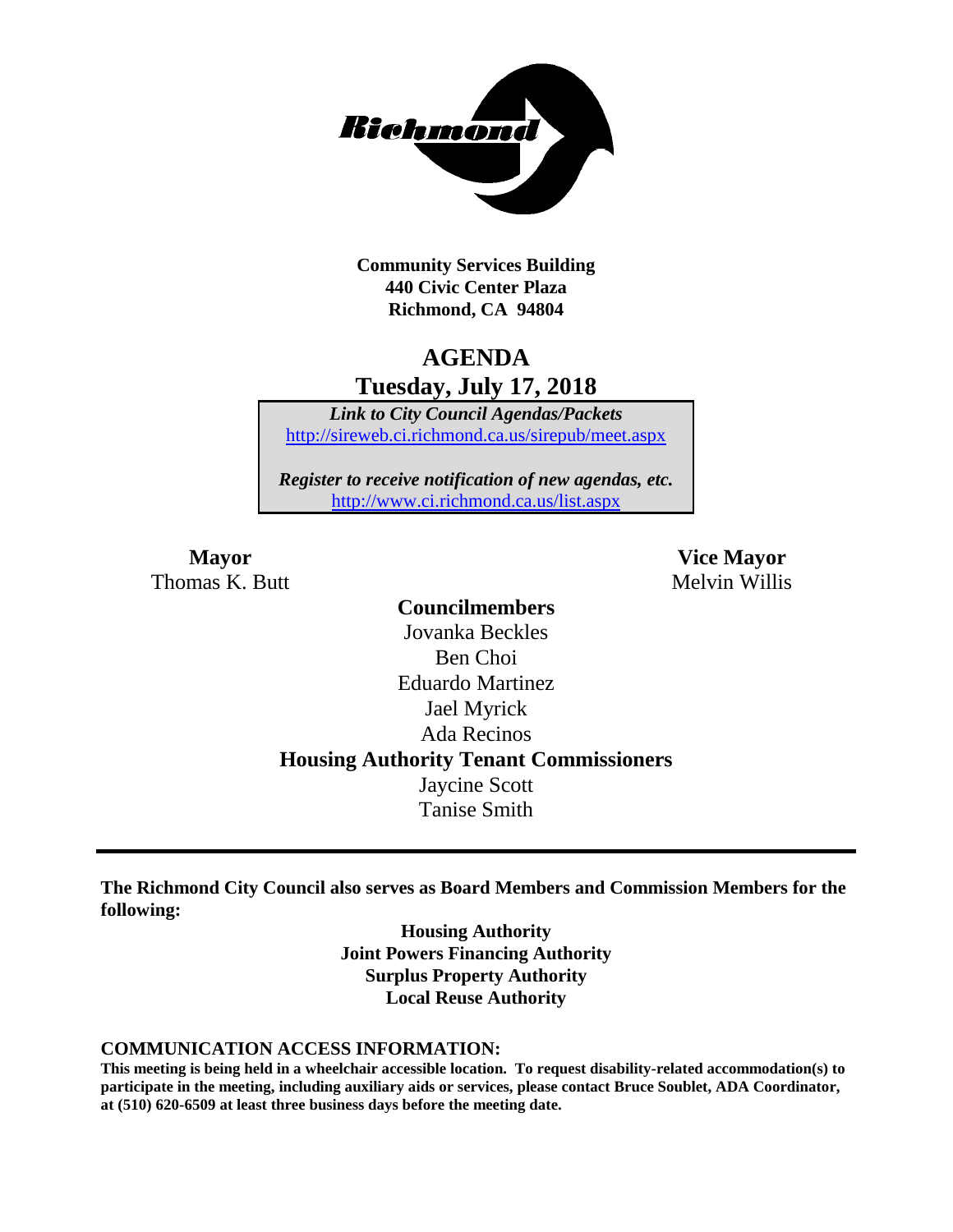# **MEETING PROCEDURES**

The City of Richmond encourages community participation at its City Council meetings and has established procedures that are intended to accommodate public input in a timely and time-sensitive way. As a courtesy to all members of the public who wish to participate in City Council meetings, please observe the following procedures:

**PUBLIC COMMENT ON AGENDA ITEMS:** Anyone who desires to address the City Council on items appearing on the agenda must complete and file a pink speaker's card with the City Clerk **prior** to the City Council's consideration of the item. Once the City Clerk has announced the item, no person shall be permitted to speak on the item other than those persons who have submitted their names to the City Clerk. Your name will be called when the item is announced for discussion. **Each speaker will be allowed up to TWO (2) MINUTES to address the City Council on NON-PUBLIC HEARING items listed on the agenda. Speakers are allowed up to THREE (3) minutes on PUBLIC HEARING items.**

**OPEN FORUM FOR PUBLIC COMMENT:** Individuals who would like to address the City Council on matters not listed on the agenda or on items remaining on the consent calendar may do so under Open Forum. All speakers must complete and file a pink speaker's card with the City Clerk **prior** to the commencement of Open Forum. The amount of time allotted to individual speakers shall be determined based on the number of persons requesting to speak during this item. **The time allocation for each speaker will be as follows:** 15 or fewer speakers, a maximum of 2 minutes; 16 to 24 speakers, a maximum of 1 and one-half minutes; and 25 or more speakers, a maximum of 1 minute.

### **SPEAKERS ARE REQUESTED TO OCCUPY THE RESERVED SEATS IN THE FRONT ROW BEHIND THE SPEAKER'S PODIUM AS THEIR NAME IS ANNOUNCED BY THE CITY CLERK.**

**CONSENT CALENDAR:** Consent Calendar items are considered routine and will be enacted, approved or adopted by one motion unless a request for removal for discussion or explanation is received from the audience or the City Council. A member of the audience requesting to remove an item from the consent calendar must first complete a speaker's card and file the card with the City Clerk **prior** to the City Council's consideration of Agenda Review. Councilmembers who request to remove an item from the consent calendar must do so during Agenda Review. An item removed from the Consent Calendar may be placed anywhere on the agenda following the City Council's agenda review.

**CONDUCT AT MEETINGS:** Richmond City Council meetings are limited public forums during which the City strives to provide an open, safe atmosphere and promote robust public debate. Members of the public, however, must comply with state law, as well as the City's laws and procedures and may not actually disrupt the orderly conduct of these meetings. The public, for example, may not shout or use amplifying devices, must submit comment cards and speak during their allotted time, may not create a physical disturbance, may not speak on matters unrelated to issues within the jurisdiction of the City Council or the agenda item at hand, and may not cause immediate threats to public safety.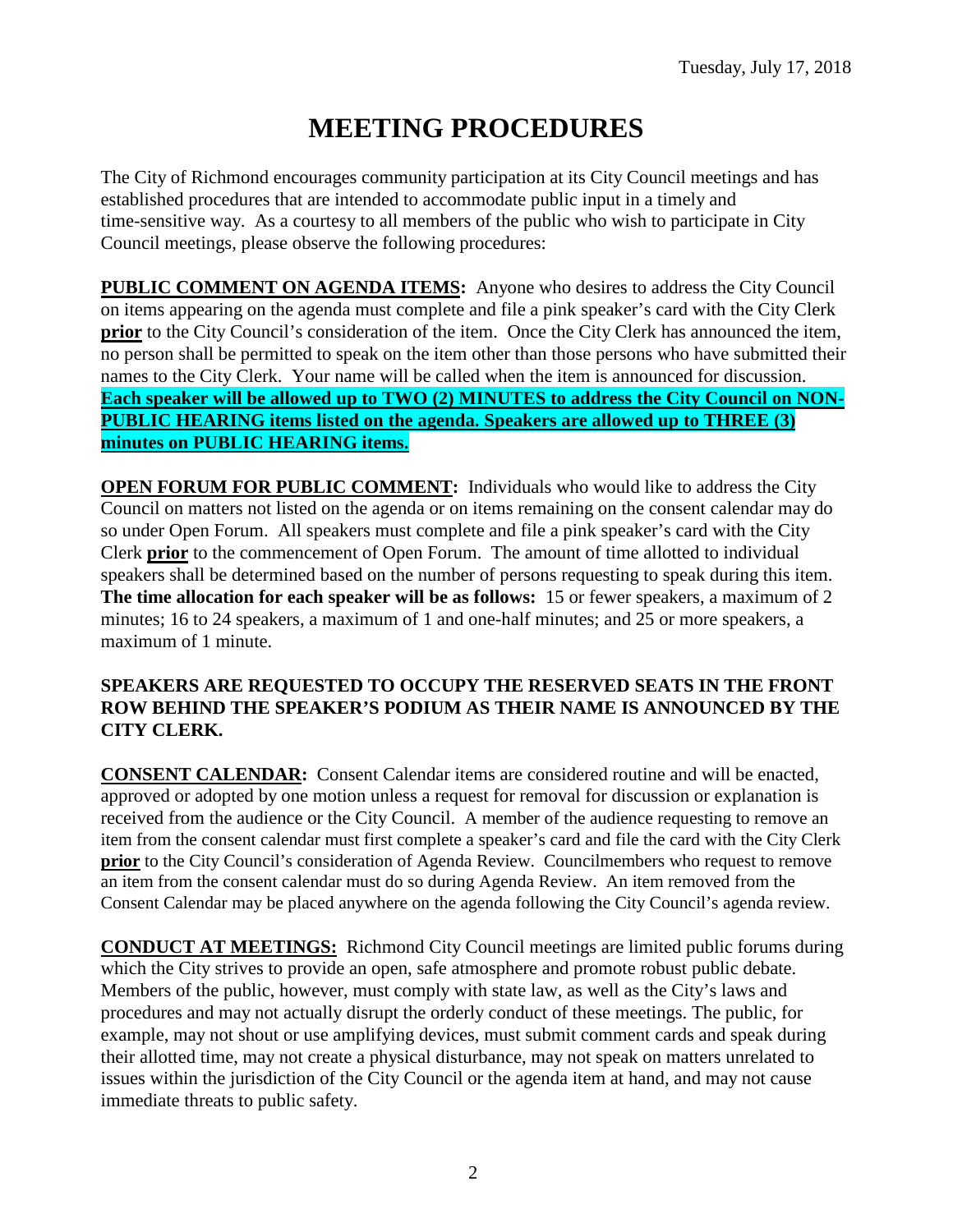**CITY HARASSMENT POLICY:** The City invites public comment and critique about its operations, including comment about the performance of its public officials and employees, at the public meetings of the City Council and boards and commissions. However, discriminatory or harassing comments about or in the presence of City employees, even comments by third parties, may create a hostile work environment, if severe or pervasive. The City prohibits harassment against an applicant, employee, or contractor on the basis of race, religious creed, color, national origin, ancestry, physical disability, medical condition, mental disability, marital status, sex (including pregnancy, childbirth, and related medical conditions), sexual orientation, gender identity, age or veteran status, or any other characteristic protected by federal, state or local law. In order to acknowledge the public's right to comment on City operations at public meetings, which could include comments that violate the City's harassment policy if such comments do not cause an actual disruption under the Council Rules and Procedures, while taking reasonable steps to protect City employees from discrimination and harassment, City Boards and Commissions shall adhere to the following procedures. If any person makes a harassing remark at a public meeting that violates the above City policy prohibiting harassment, the presiding officer of the meeting may, at the conclusion of the speaker's remarks and allotted time: (a) remind the public that the City's Policy Regarding Harassment of its Employees is contained in the written posted agenda; and (b) state that comments in violation of City policy are not condoned by the City and will play no role in City decisions. If any person makes a harassing remark at a public meeting that violates the above City policy, any City employee in the room who is offended by remarks violating the City's policy is excused from attendance at the meeting. No City employee is compelled to remain in attendance where it appears likely that speakers will make further harassing comments. If an employee leaves a City meeting for this reason, the presiding officer may send a designee to notify any offended employee who has left the meeting when those comments are likely concluded so that the employee may return to the meeting. The presiding officer may remind an employee or any council or board or commission member that he or she may leave the meeting if a remark violating the City's harassment policy is made. These procedures supplement the Council Rules and Procedures relating to disruption of orderly conduct at Council meetings.

Any law enforcement officer on duty or whose service is commanded by the presiding officer shall be Sergeant-at-Arms of the Council meetings. He/she, or they, shall carry out all orders and instructions given by the presiding officer for the purpose of maintaining order and decorum at the Council meetings (City Council Rules of Procedure and Order Section III F, RMC Section 2.12.030).

**\*\*\*\*\*\*\*\*\*\*\*\*\*\*\*\*\*\*\*\*\*\*\*\*\*\*\*\*\*\*\*\*\*\*\*\*\*\*\*\*\*\*\*\*\*\*\*\*\*\*\*\*\*\*\*\*\*\***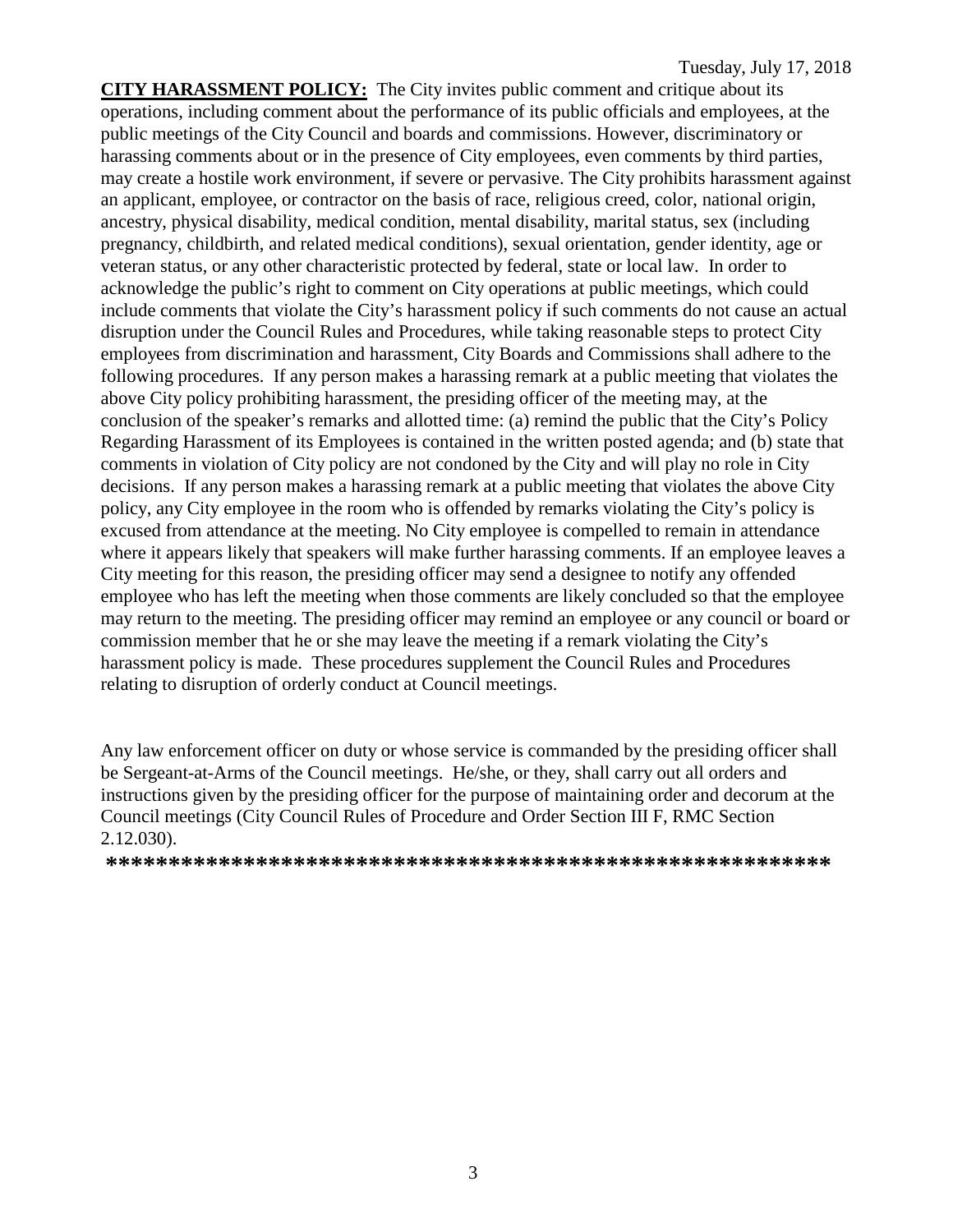## **OPEN SESSION TO HEAR PUBLIC COMMENT BEFORE CLOSED SESSION**

5:00 p.m.

### **A. ROLL CALL**

#### **B. PUBLIC COMMENT BEFORE CLOSED SESSION**

#### **C. ADJOURN TO CLOSED SESSION**

## **CLOSED SESSION**

Shimada Room of the Community Services Building

#### **CITY COUNCIL**

CONFERENCE WITH LABOR NEGOTIATORS (Government Code Section 54957.6):

Agency designated representatives: Bill Lindsay and Lisa Stephenson Employee organization: International Federation of Professional and Technical Employees (IFPTE) Local 21 Executive Management Unit

CONFERENCE WITH REAL PROPERTY NEGOTIATOR (Government Code Section 54956.8):

Property: Metro Walk Phase II at Richmond Multi-Modal Transit Station Agency negotiators: Bill Lindsay and Shasa Curl Negotiating party: SAA-EVI and The Michaels Organization Under negotiation: Price and terms of payment

Property: (ex) Fire Training Center, 3506 Cutting Blvd Agency negotiators: Bill Lindsay and Shasa Curl Negotiating party: Integral Development, LLC Under negotiation: Price and terms of payment

Property: Parcel FM Marina Bay Agency negotiators: Bill Lindsay and Richard Mitchell Negotiating Party: Orton Development Company Under negotiation: Price and terms of payment

PUBLIC EMPLOYEE PERFORMANCE EVALUATION (Government Code Section 54957.6):

Title: City Manager

PUBLIC EMPLOYEE APPOINTMENT (Government Code Section 54957.6): Title: City Manager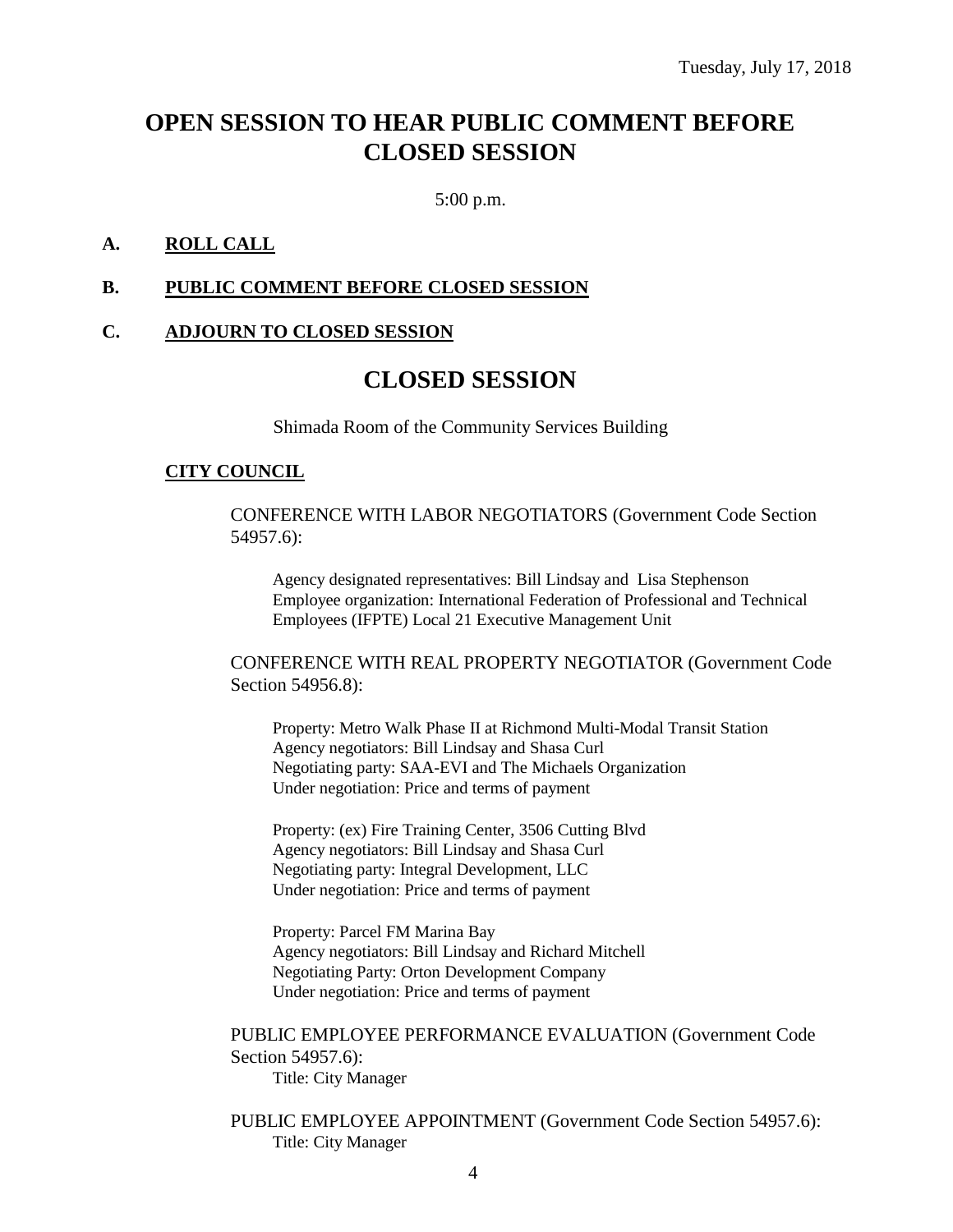## **SPECIAL MEETING OF THE RICHMOND HOUSING AUTHORITY**

6:25 p.m.

- **A. PLEDGE TO THE FLAG**
- **B. ROLL CALL**
- **C. STATEMENT OF CONFLICT OF INTEREST**
- **D. AGENDA REVIEW**

#### **E. HOUSING AUTHORITY CONSENT CALENDAR**

- **E-1.** APPROVE an amendment to the contract with Municipal Resource Group to provide consulting services to the Richmond Housing Authority by Tia Ingram, increasing the contract amount by \$100,000, for a total amount not to exceed \$305,264, and for a term extending from June 27, 2017 to June 30, 2019 - City Manager's Office (Bill Lindsay 620-6512).
- **E-2.** ADOPT a resolution approving the revised FY2017-18 budget and approving the FY2018-19 operating budget - City Manager's Office (Bill Lindsay 620-6512) and Finance Department (Belinda Warner 620-6740).
- **E-3.** APPROVE the minutes of the June 19, 2018, special Richmond Housing Authority meeting - City Clerk's Office (Pamela Christian 620-6513).

## **F. ADJOURNMENT**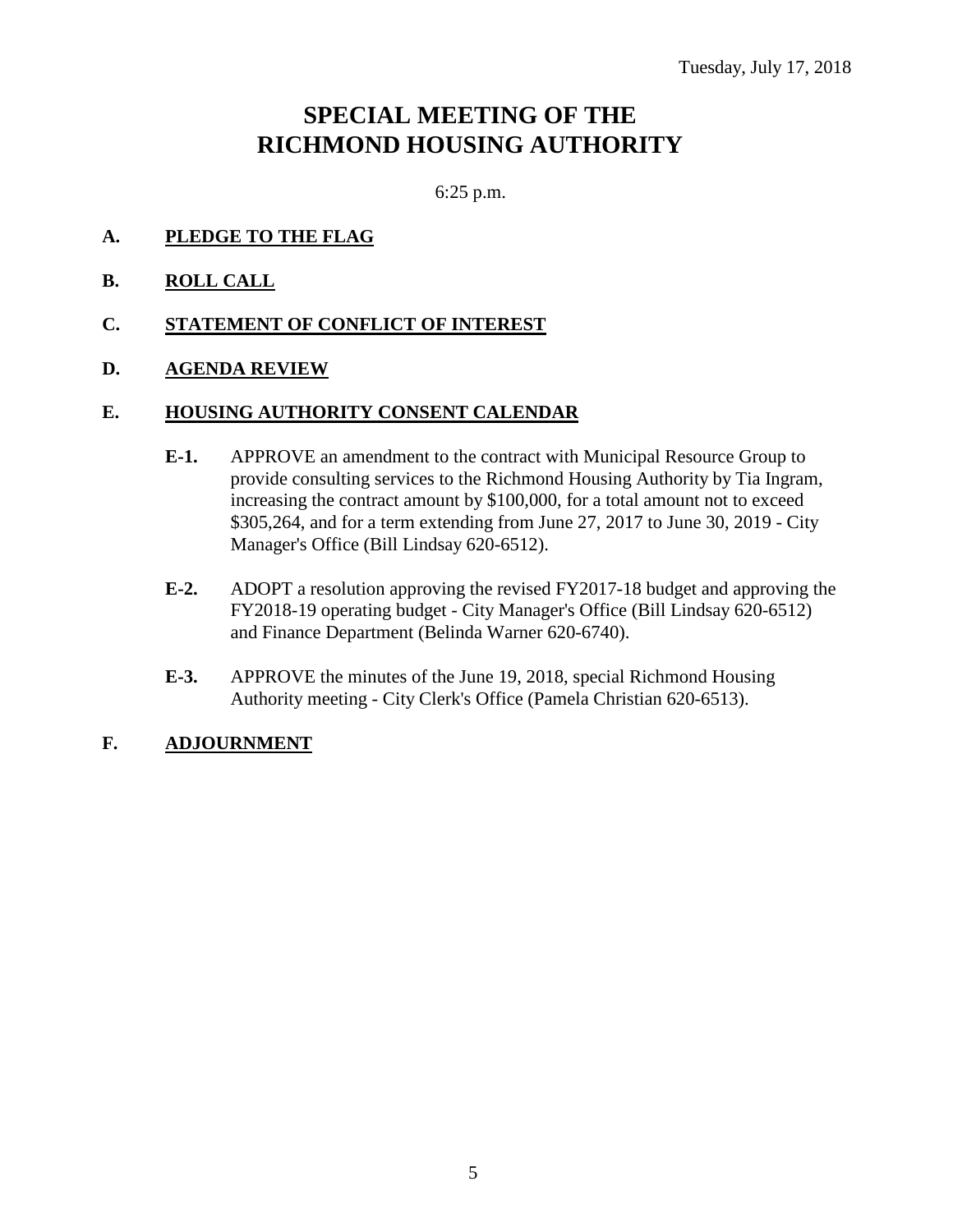## **MEETING OF THE SUCCESSOR AGENCY TO THE RICHMOND COMMUNITY REDEVELOPMENT AGENCY AND RICHMOND CITY COUNCIL**

6:30 p.m.

### **A. ROLL CALL**

- **B. STATEMENT OF CONFLICT OF INTEREST**
- **C. AGENDA REVIEW**

### **D. REPORT FROM THE CITY ATTORNEY OF FINAL DECISIONS MADE DURING CLOSED SESSION**

**E. REPORT FROM THE CITY MANAGER**

### **F. OPEN FORUM FOR PUBLIC COMMENT**

#### **G. CITY COUNCIL CONSENT CALENDAR**

- **G-1.** ADOPT a resolution adding Ricoh to the approved list of standing orders/outline agreements for technology related goods and services in an amount not to exceed \$250,000 per year for fiscal years 2018-2019 through 2021-2022 - Information Technology Department (Sue Hartman/Steve Furtado 620-6874).
- **G-2.** APPROVE a five-year contract with Packet Fusion for maintenance of the City's ShoreTel Telephone system in an amount not to exceed \$201,096 over the term of the contract ending June 30, 2023 - Information Technology Department (Sue Hartman 620-6874).
- **G-3.** APPROVE the purchase of one (1) 2018 Hyster H50XT Lift Truck (forklift) from Pape Material Handling in an amount not to exceed \$29,000 - Department of Infrastructure Maintenance and Operations (Tim Higares 620-6508).
- **G-4.** APPROVE the purchase of seven (7) 2019 Ford Utility Police Interceptors from Hilltop Ford, in an aggregate amount not to exceed \$224,000 - Department of Infrastructure Maintenance and Operations (Tim Higares 620-6508).
- **G-5.** APPROVE the purchase of twenty (20) 2019 Ford Utility Police Interceptors from Hilltop Ford, in an aggregate amount not to exceed \$672,000 - Department of Infrastructure Maintenance and Operations (Tim Higares 620-6508).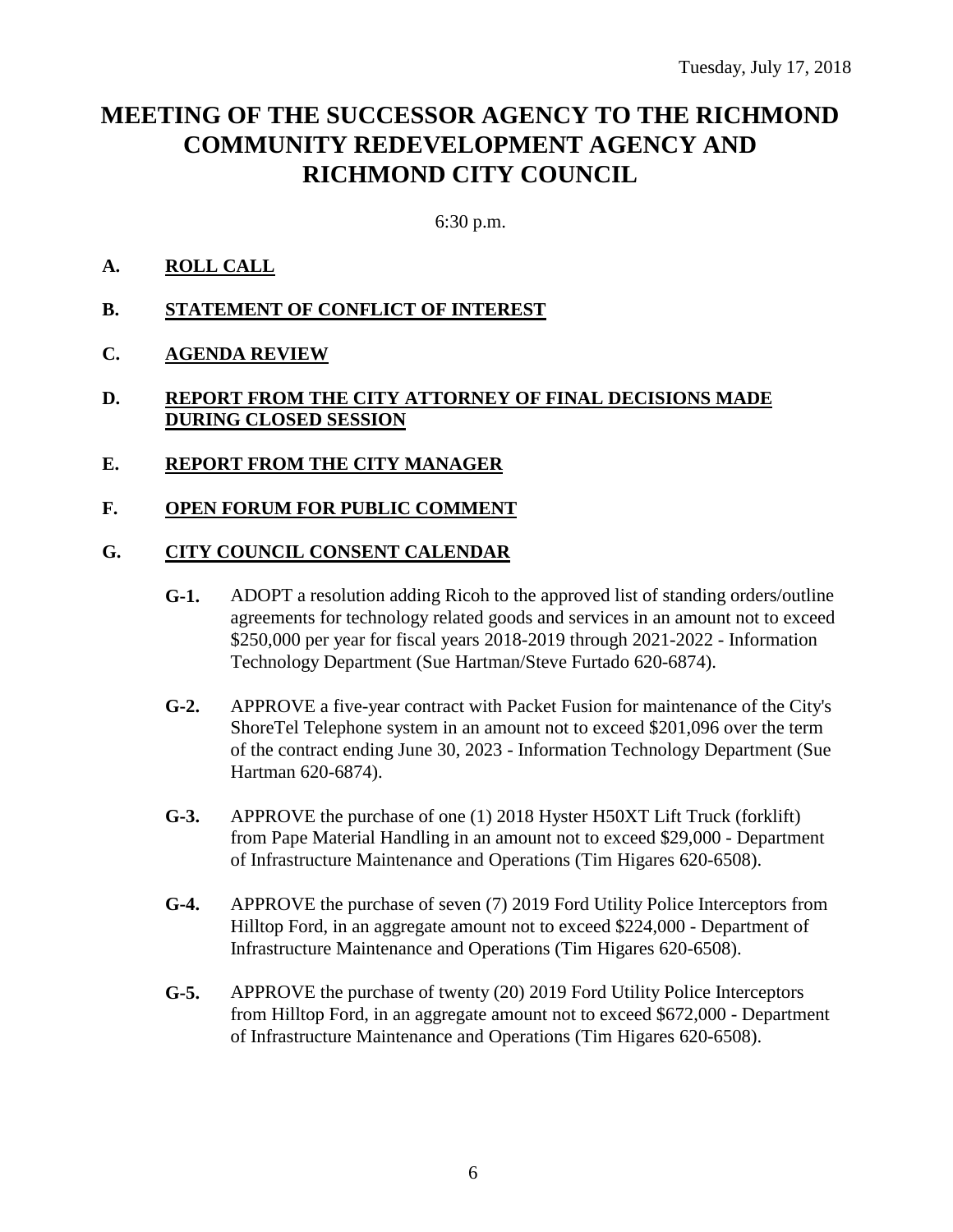- **G-6.** APPROVE the grant-funded purchase of two pre-fabricated concrete "Ozark I" restroom buildings from CXT Inc. Precast Products, to be placed at John F. Kennedy (JFK) Park in an amount not to exceed \$114,020.57, and at Lucas Park in an amount not to exceed \$114,801.43 - Infrastructure Maintenance and Operations Department (Tim Higares 620-6508).
- **G-7.** APPROVE the purchase of mobile lifts from Stertil Koni for use by the Equipment Services Division in an amount not to exceed \$44,500 - Department of Infrastructure Maintenance and Operations (Tim Higares 620-6508).
- **G-8.** ADOPT a resolution authorizing the execution of a construction agreement with R.V. Stich Construction, Inc. for construction of the Wall Avenue Storm Drain Improvements. The total cost shall be the base bid amount of \$859,710.00 per the plans and specifications for the project, plus \$85,971.00 for a construction contingency of 10% to render a grand total not-to-exceed amount of \$945,681.00 - Housing and Community Development (Alan Wolken 307-8137).
- **G-9.** ADOPT a resolution to install two (2) four-way stop controls at the intersections of Barrett Avenue and Key Boulevard and Macdonald Avenue and Key Boulevard, and to install two (2) two-way stop controls at the intersection of Roosevelt Avenue and Key Boulevard and Nevin Avenue and 36th Street - Engineering and Capital Improvement Projects Department (Yader Bermudez 510-620-5478 / Dane Rodgers 510-307-8112).
- **G-10.** ADOPT a resolution to approve installation of signage, striping and traffic signal modification to convert the two-way alley to a one-way alley from Grant Avenue to Burbeck Avenue (between 22nd Street and 23rd Street) - Engineering and Capital Improvement Projects Department (Yader Bermudez 510-620-5478 / Dane Rodgers 510-307-8112).
- **G-11.** ADOPT a resolution to install signage, striping and traffic signal modification to convert 5th Street from a two-way street to a one-way street between Lucas Avenue to Pennsylvania Avenue heading southbound, adjacent to Peres Elementary School, to improve school safety - Engineering and Capital Improvement Projects Department (Yader Bermudez 510-620-5478 / Dane Rodgers 510-307-8112).
- **G-12.** APPROVE a contract amendment with Nichols Consulting Engineers for compliance and monitoring services at the Via Verdi landslide, increasing the contract amount by 141,200 for a total contract amount not to exceed \$741,400 - Engineering and Capital Improvement Projects Department (Yader Bermudez 774-6300/Tawfic Halaby 621-1612).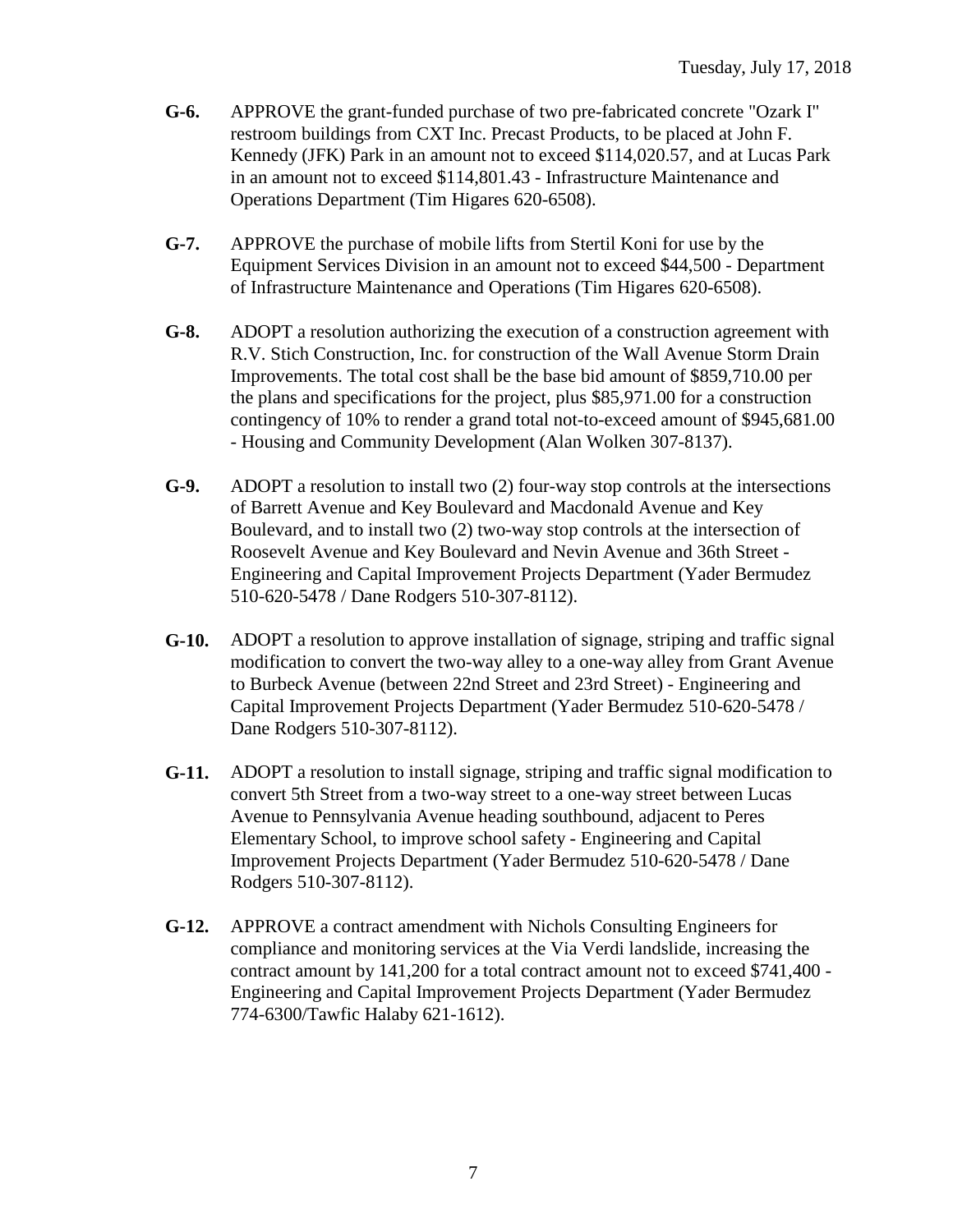- **G-13.** ADOPT a resolution to accept and appropriate \$50,000 in funding from the California Department of Alcoholic Beverage Control (ABC) awarded to the Richmond Police Department for implementation of an effective, comprehensive and strategic approach to address crime and public nuisance problems associated with problematic liquor establishments - Police Department (Chief Allwyn Brown 621-1802).
- **G-14.** APPROVE an agreement with LBG Hilltop, LLC to provide police services at the Shops at Hilltop from May 31, 2018 through May 31, 2019, with an option to extend the service agreement for an additional year, providing for reimbursement of Police Department overtime costs to provide this service - Police Department (Chief Allwyn Brown 621-1802). **This item was continued from the July 10, 2018, meeting.**
- **G-15.** APPROVE a third amendment to loan documents with the East Bay Center for the Performing Arts (EBC) to amend the bridge loan and promissory note by 1) extending the repayment maturity date to no later than by June 30, 2019, and 2) providing a grant of \$150,000 to be used as leverage by EBC for raising capital and program funds; and AUTHORIZE the City Manager to negotiate and execute the final form of the third amendment to loan documents and any other necessary agreements to be prepared by the City Attorney's Office - City Manager's Office (Bill Lindsay/Shasa Curl 620-6512).
- **G-16.** ADOPT a resolution related to forming a Community Facilities District for financing improvements associated with the Terminal One project: (1) authorizing the California Statewide Communities Development Authority ("CSCDA") to form a Community Facilities District within the City of Richmond to finance certain improvements, services, and development impact fees; (2) incorporating a Joint Community Facilities Agreement setting forth the terms and conditions of the Community Facilities District financing; (3) approving an acquisition agreement between the City and the Developer; and (4) authorizing City staff to cooperate with CSCDA and its consultants in connection with the Community Facilities District formation and financing - City Manager's Office (Bill Lindsay 620-6512) and Finance Department (Belinda Warner 620- 6740).
- **G-17.** APPROVE the minutes of the June 26, 2018, regular Richmond City Council meeting - City Clerk's Office (Pamela Christian 620-6513).
- **G-18.** ADOPT a resolution allowing the City of Richmond to place a levy on the annual 2018-2019 property tax rolls of property owners subject to assessment under the Downtown Richmond Property and Business Improvement District (DRPBID) - City Manager's Office (Bill Lindsay/Janet Johnson 620-6512). **This item was continued from the July 10, 2018, meeting.**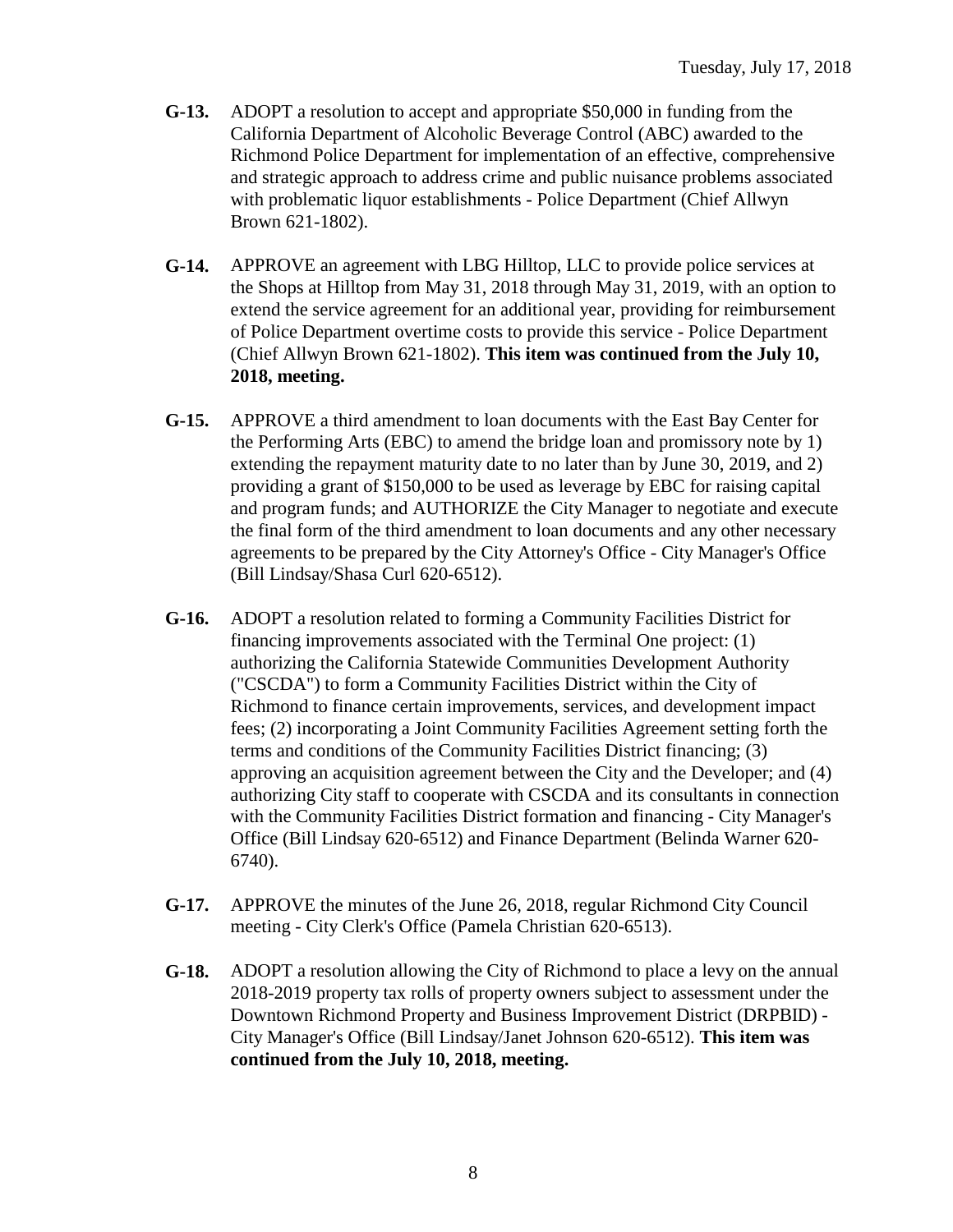- **G-19.** ADOPT an ordinance (second reading) amending Richmond Municipal Code Chapter 7.106 by banning the sale of menthol and other flavored tobacco products, establishing a minimum pack size for little cigars and cigars and imposing location requirements on new tobacco retailers and REPEAL Richmond Municipal Code Chapter 9.45 - City Attorney's Office (Bruce Reed Goodmiller 620-6509).
- **G-20.** ADOPT an ordinance (second reading) amending Ordinance 16-17 N.S., modifying Section 3 (Delinquency) and Section 4 (City entitled to payment) and deferring to the Rent Board to establish by Regulation its own rules and procedures governing the collection of the Residential Rental Housing Fee, including fees for late payments - Rent Program (Nicolas Traylor/Charles Oshinuga 620-6564).
- **G-21.** INTRODUCE an ordinance (first reading) amending Chapter 2.28, Nondiscrimination Clauses in City Contracts, of the Richmond Municipal Code to include "gender identity" in nondiscrimination clauses for city contracts - Office of the Mayor (Mayor Tom Butt 620-6503).
- **G-22.** APPROVE actions to update the Youth Council; APPOINT Alishba Sardar, new appointment, seat #7, term expiration date October 1, 2018 - Office of the Mayor (Mayor Tom Butt 620-6503).
- **G-23.** INTRODUCE an ordinance (first reading) updating the fees and code provisions in Richmond Municipal Code Chapter 12.20, which establishes sewer service charges for the City of Richmond - Water Resource Recovery Department (Ryan Smith 620-5486/Mary Phelps 621-1269).
- **G-24.** ADOPT an ordinance (second reading) amending Richmond Municipal Code Chapter 12.18 adding the Dental Amalgam: Mercury Source Control Program - Water Resource Recovery Department (Ryan Smith 620-5486).

## **H. PUBLIC HEARINGS**

**H-1. CONTINUED to July 24, 2018**, the matter to hold a public hearing regarding approval of a Disposition and Development Agreement with SAA-EVI Richmond Partners, LLC for the development of the Successor Agency and cityowned property located along Macdonald Avenue between 11th Street and 13th Street - City Manager's Office (Shasa Curl/Gabino Arredondo 620-6512).

## **I. ORDINANCES**

**I-1.** INTRODUCE an ordinance (first reading) adding Chapter 14.47 of the Richmond Municipal Code entitled "Parking Ticket Payment Plan" that provides a parking ticket payment plan for those who meet the indigency determination - Councilmember Jael Myrick (620-6636).